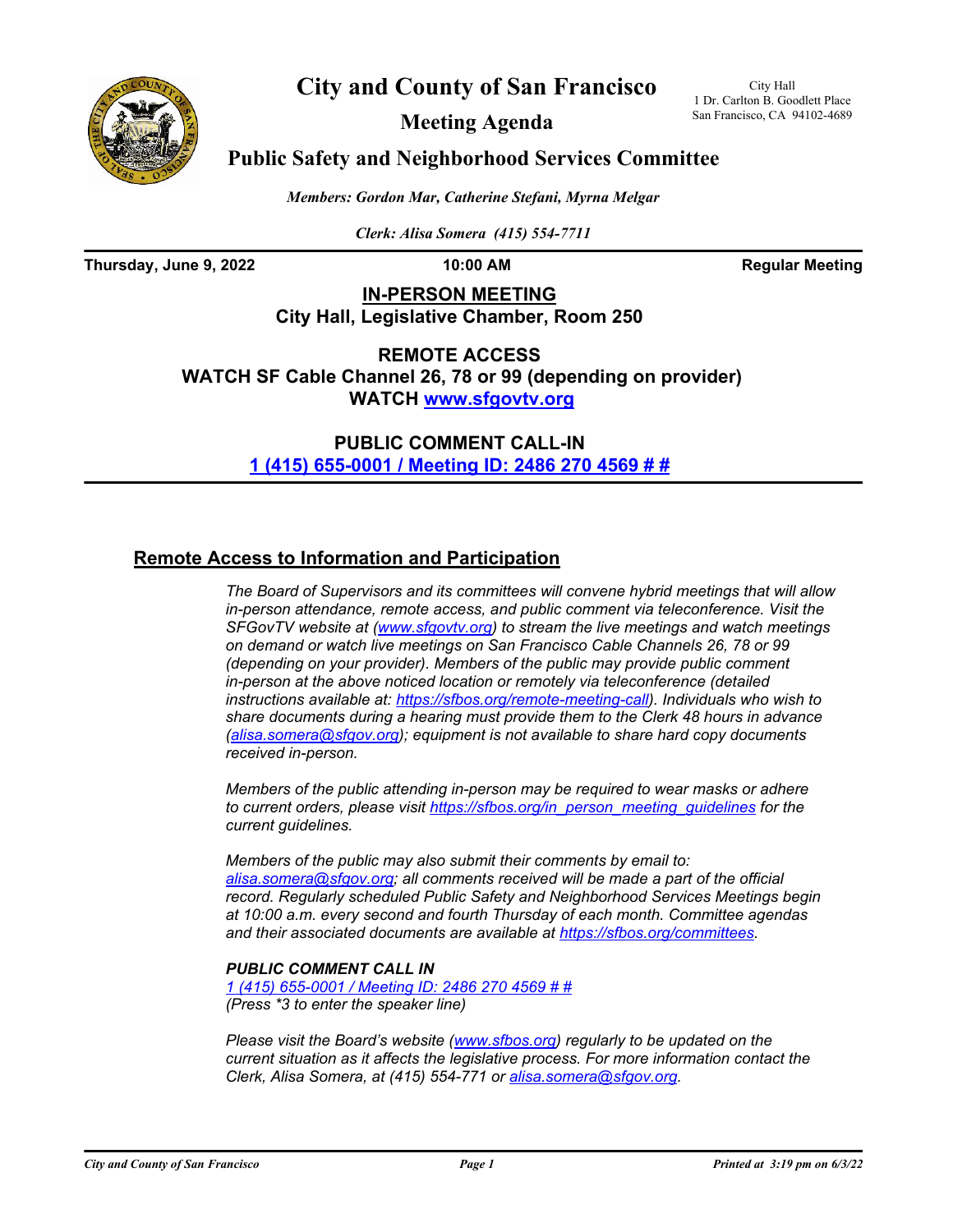# **ROLL CALL AND ANNOUNCEMENTS**

### **AGENDA CHANGES**

### **COMMUNCATIONS**

# **REGULAR AGENDA**

**1. [220407](http://sfgov.legistar.com/gateway.aspx?m=l&id=38599) [Liquor License Transfer - 1548 California Street - Soda Popinski's]** Hearing to consider that the premise-to-premise transfer of a Type-21 off-sale general beer, wine, and distilled spirits liquor license to Bitter Badger, Inc., doing business as Soda Popinski's, located at 1548 California Street (District 3), will serve the public convenience or necessity of the City and County of San Francisco. (Clerk of the Board)

4/8/22; RECEIVED AND ASSIGNED to the Public Safety and Neighborhood Services Committee.

4/13/22; REFERRED TO DEPARTMENT.

**2. [220408](http://sfgov.legistar.com/gateway.aspx?m=l&id=38600) [Liquor License - 665 Chestnut Street - THELOSTCHURCH.ORG, INC]**

Hearing to consider that the issuance of a Type-64 special on-sale general theater liquor license to THELOSTCHURCH.ORG, INC, located at 665 Chestnut Street (District 3), will serve the public convenience or necessity of the City and County of San Francisco. (Clerk of the Board)

4/13/22; RECEIVED AND ASSIGNED to the Public Safety and Neighborhood Services Committee.

4/13/22; REFERRED TO DEPARTMENT.

### **3. [220484](http://sfgov.legistar.com/gateway.aspx?m=l&id=38676) [Liquor License Transfer - 900 Columbus Avenue - North Beach Food Mart]**

Hearing to consider that the premise-to-premise/person-to-person transfer of a Type-21 off-sale general beer, wine, and distilled spirits liquor license to Zeid Samir Batshoun, doing business as North Beach Food Mart, located at 900 Columbus Avenue (District 3), will serve the public convenience or necessity of the City and County of San Francisco. (Clerk of the Board)

4/22/22; RECEIVED AND ASSIGNED to the Public Safety and Neighborhood Services Committee.

4/28/22; REFERRED TO DEPARTMENT.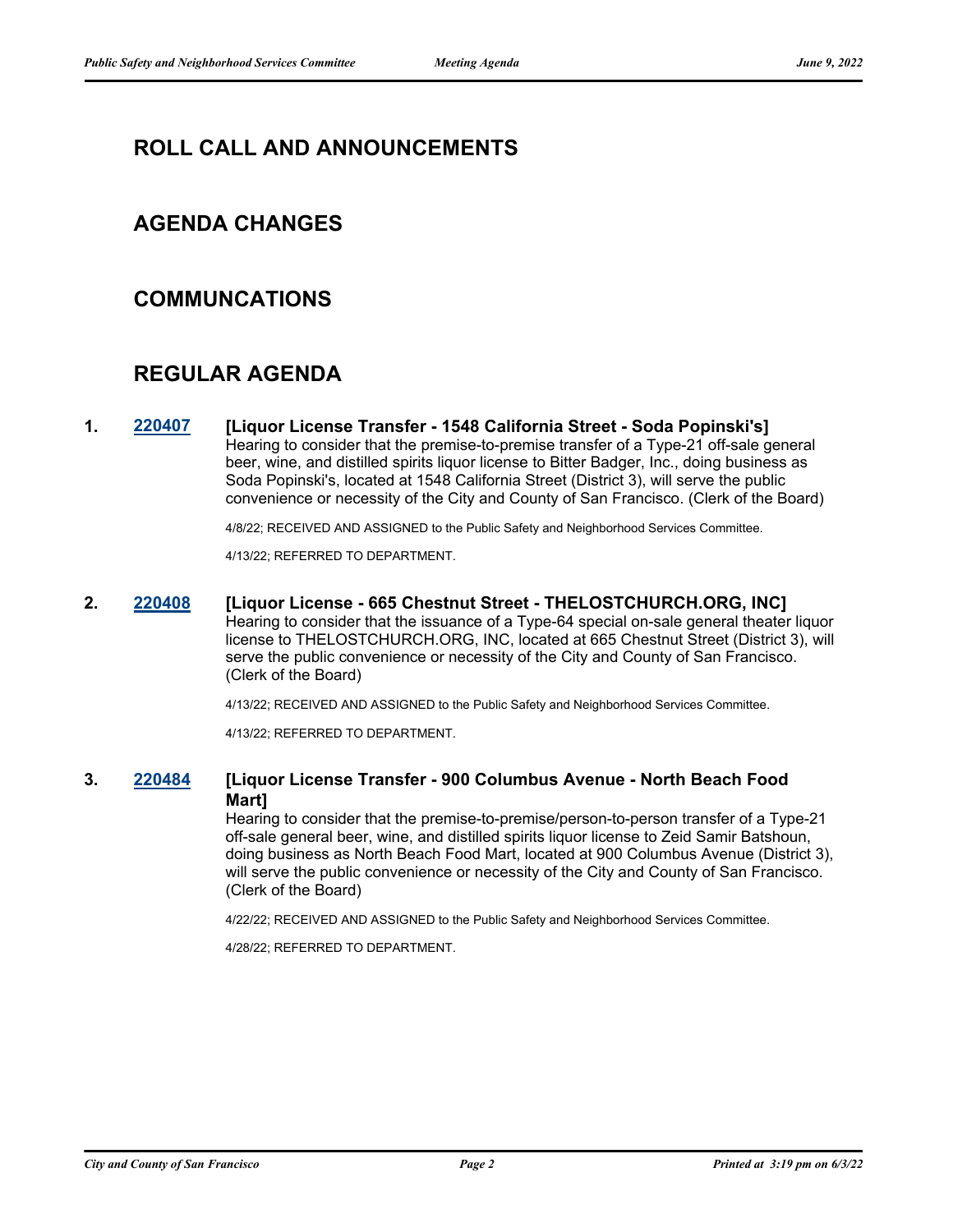### **4. [220367](http://sfgov.legistar.com/gateway.aspx?m=l&id=38559) [Hearing - Public Safety at San Francisco's Parks and Playgrounds] Sponsor: Safai**

Hearing on public safety and calls for service at San Francisco's parks and playgrounds, specifically, to explore non-police public safety resources such as Park Rangers, community security cameras and lighting; and requesting the Recreation and Park Department and Committee on Information Technology to report.

4/5/22; RECEIVED AND ASSIGNED to the Public Safety and Neighborhood Services Committee.

4/14/22; REFERRED TO DEPARTMENT.

## **ADJOURNMENT**

*NOTE: Pursuant to Government Code Section 65009, the following notice is hereby given: if you challenge, in court, the general plan amendments or planning code and zoning map amendments described above, you may be limited to raising only those issues you or someone else raised at the public hearing described in this notice, or in written correspondence delivered to the Board of Supervisors at, or prior to, the public hearing.*

# **LEGISLATION UNDER THE 30-DAY RULE**

*NOTE: The following legislation will not be considered at this meeting. Board Rule 3.22 provides that when an Ordinance or Resolution is introduced which would CREATE OR REVISE MAJOR CITY POLICY, the Committee to which the legislation is assigned shall not consider the legislation until at least thirty days after the date of introduction. The provisions of this rule shall not apply to the routine operations of the departments of the City or when a legal time limit controls the hearing timing. In general, the rule shall not apply to hearings to consider subject matter when no legislation has been presented, nor shall the rule apply to resolutions which simply URGE action to be taken.*

### **[220642](http://sfgov.legistar.com/gateway.aspx?m=l&id=38834) [Administrative Code - Priority for Veterans in City Affordable Housing Programs] Sponsors: Mar; Stefani and Melgar**

Ordinance amending the Administrative Code to add a priority for veterans within each category of preferences in the City's affordable housing programs funded or administered by the Mayor's Office of Housing and Community Development.

5/24/22; ASSIGNED UNDER 30 DAY RULE to the Public Safety and Neighborhood Services Committee.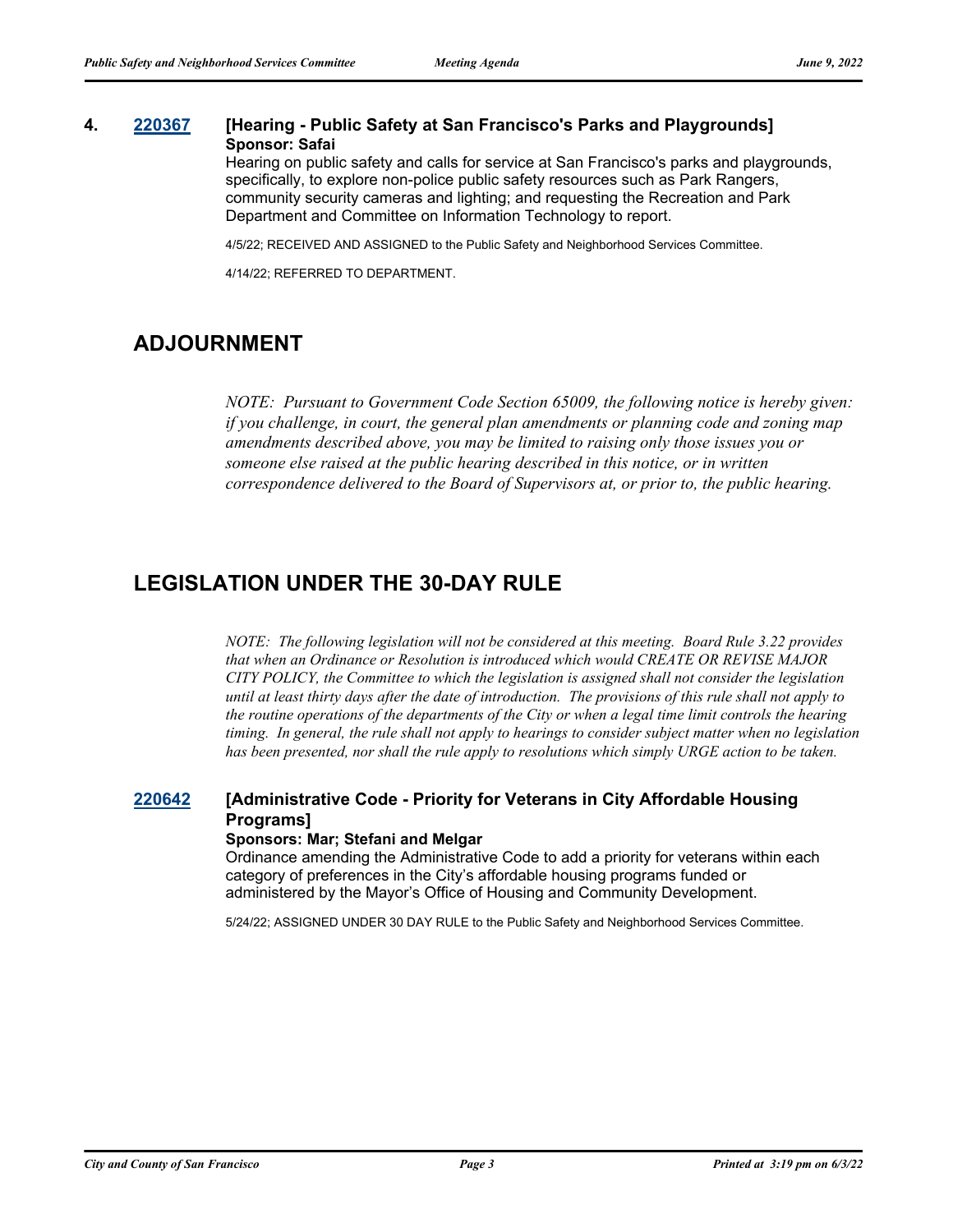#### **Agenda Item Information**

Each item on the Consent or Regular agenda may include the following documents:

1) Legislation

2) Budget and Legislative Analyst report

3) Department or Agency cover letter and/or report

4) Public correspondence

These items are available for review at City Hall, 1 Dr. Carlton B. Goodlett Place, Room 244, Reception Desk or at https://sfbos.org/legislative-research-center-lrc.

#### **Meeting Procedures**

The Board of Supervisors is the legislative body of the City and County of San Francisco. The Board has several standing committees where legislation is the subject of hearings at which members of the public are urged to testify. The full Board does not hold a second public hearing on measures which have been heard in committee.

Board procedures do not permit: 1) persons in the audience to vocally express support or opposition to statements by Supervisors or by other persons testifying; 2) ringing and use of cell phones, pagers, and similar sound-producing electronic devices; 3) bringing in or displaying signs in the meeting room; and 4) standing in the meeting room. Each member of the public will be allotted the same maximum number of minutes to speak as set by the President or Chair at the beginning of each item or public comment, excluding City representatives; except that public speakers using interpretation assistance will be allowed to testify for twice the amount of the public testimony time limit. If simultaneous interpretation services are used, speakers will be governed by the public testimony time limit applied to speakers not requesting interpretation assistance. Members of the public who want a document displayed should provide in advance of the meeting to the Clerk of the Board (bos.legislation@sfgov.org), clearly state such during testimony, and subsequently request the document be removed when they want the screen to return to live coverage of the meeting. Hard copy documents may no be shared during in-person meetings.

IMPORTANT INFORMATION: The public is encouraged to testify at Committee meetings. Persons unable to attend the meeting may submit to the City, by the time the proceedings begin, written comments regarding the agenda items. These comments will be made a part of the official public record and shall be brought to the attention of the Board of Supervisors. Written communications expected to be made a part of the official file should be submitted to the Clerk of the Board or Clerk of a Committee: 1 Dr. Carlton B. Goodlett Place, Room 244, San Francisco, CA 94102. Communications which are not received prior to the hearing may be delivered to the Clerk of the Board or Clerk of the Committee and will be shared with the Members.

COPYRIGHT: All system content that is broadcasted live during public proceedings is secured by High-bandwidth Digital Content Protection (HDCP), which prevents copyrighted or encrypted content from being displayed or transmitted through unauthorized devices. Members of the public who wish to utilize chamber digital, audio and visual technology may not display copyrighted or encrypted content during public proceedings.

AGENDA PACKET: Available on the internet at https://www.sfbos.org/meetings. Meetings are cablecast on SFGovTV, the Government Channel, at www.sfgovtv.org or Cable Channels 26, 78 or 99 (depending on your provider). For USB copies call (415) 554-4188.

LANGUAGE INTERPRETERS: Language services are available in Spanish, Chinese and Filipino at all regular and special Board and Committee meetings if made at least 48 hours in advance of the meeting to help ensure availability. For more information or to request services: Contact Wilson Ng or Arthur Khoo at (415) 554-5184.

傳譯服務: 所有常規及特別市參事會會議和常務委員會會議將提供西班牙文, 中文以及菲律賓文的傳譯服務, 但必須 在會議前最少48小時作出請求, 以確保能獲取到傳譯服務. 將因應請求提供交替傳譯服務, 以便公眾向有關政府機構 發表意見. 如需更多資訊或請求有關服務, 請致電(415) 554-5184聯絡我們.

AVISO EN ESPAÑOL: Los servicios de idiomas están disponibles en español, chino, y filipino en todas las reunions regulares y reuniones especiales de la Junta, de los Comités, si se solicita por lo menos 48 horas antes de la reunión para ayudar a garantizar su disponibilidad. Para más información o solicitar servicios, por favor contactar a (415) 554-5184.

PAUNAWA: Mayroong serbisyong pang-wika sa Espanyol, Tsino at Pilipino para sa lahat ng mga regular at espesyal na pagpupulong ng Board, at Komite ng Board. Sa kasalukuyan, mayroong serbisyo sa wikang Pilipino na maaaring hilingin, 48